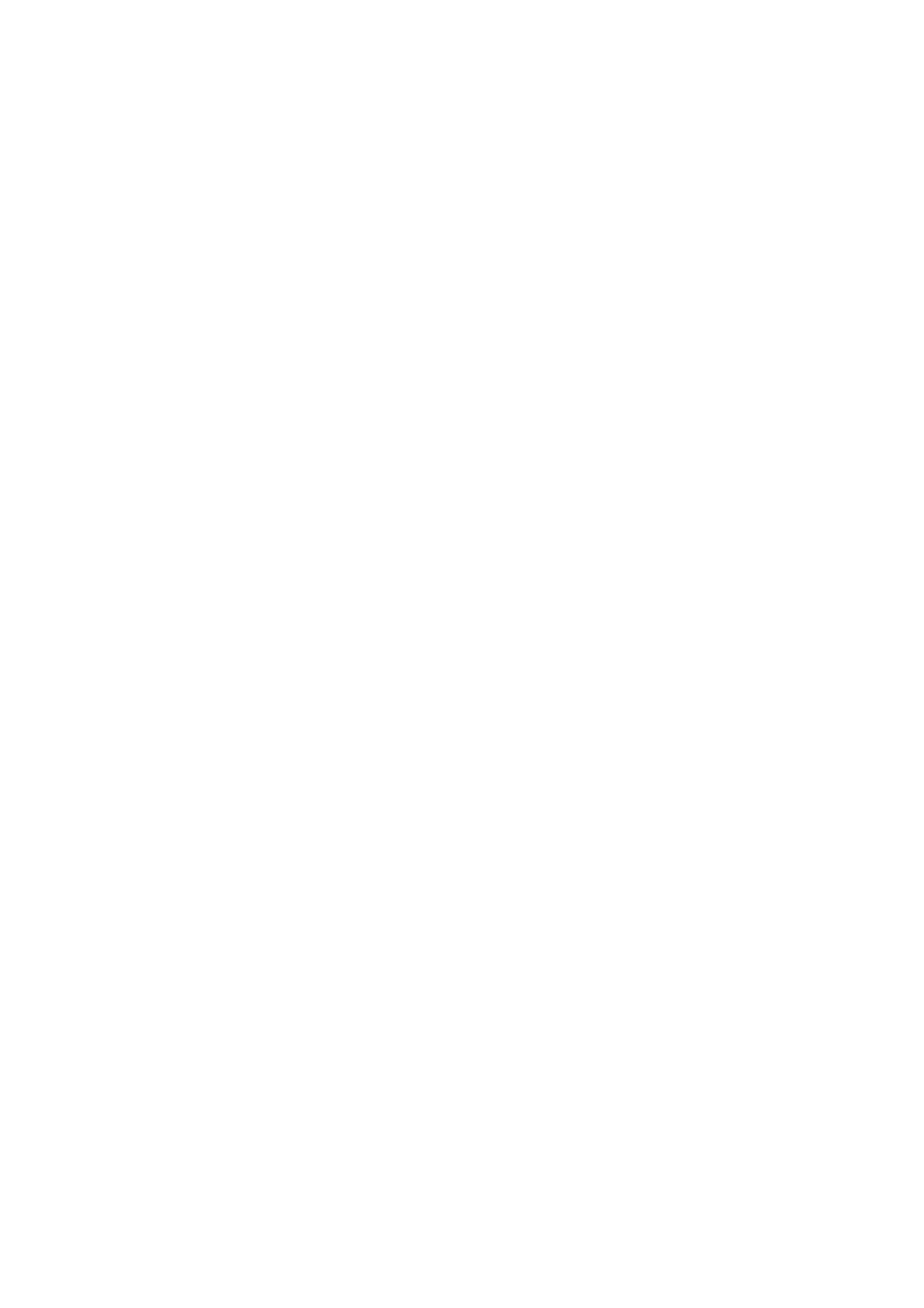

# *Number* 7 *of* 2017

## **MISUSE OF DRUGS (SUPERVISED INJECTING FACILITIES) ACT 2017**

## **CONTENTS**

### Section

- 1. [Interpretation](#page-4-0)
- 2. [Application for licence](#page-4-1)
- 3. [Grant of licence](#page-5-0)
- 4. [Surrender of licence](#page-6-1)
- 5. [Revocation or suspension of licence](#page-6-0)
- 6. [Transfer of licence](#page-7-2)
- 7. [Authorised user](#page-7-1)
- 8. [Obligation of licence holder to provide information](#page-7-0)
- 9. [Liability of licence holder](#page-8-3)
- 10. [Disapplication of sections 3, 19 and 21 of Act of 1977](#page-8-2)
- 11. [Power of Garda Síochána to enter supervised injecting facility](#page-8-1)
- 12. [Regulations](#page-8-0)
- 13. [Short title, collective citation and commencement](#page-9-0)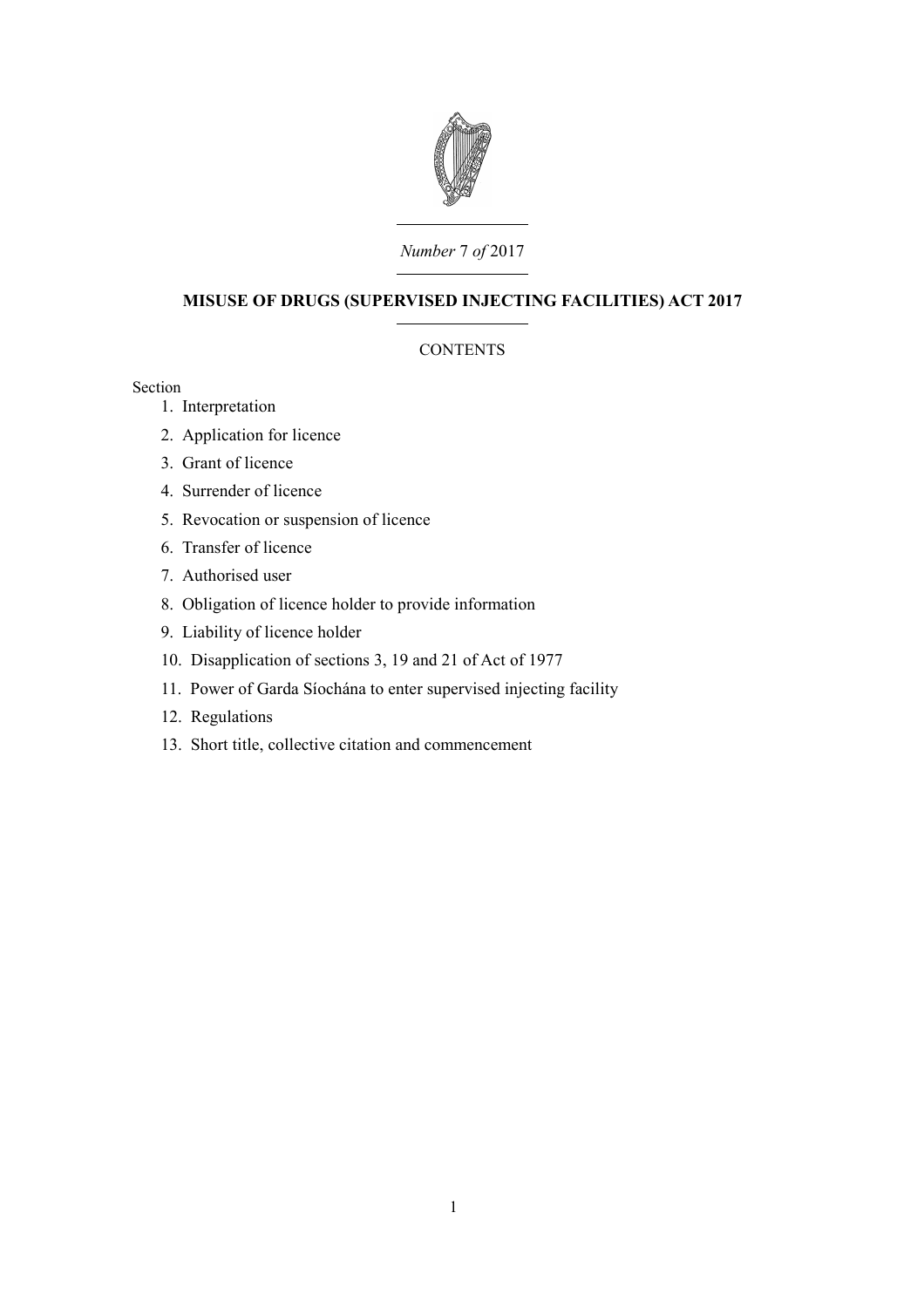ACTS REFERRED TO

Criminal Justice (Psychoactive Substances) Act 2010 (No. 22) Misuse of Drugs Act 1977 (No. 12) Misuse of Drugs Acts 1977 to 2016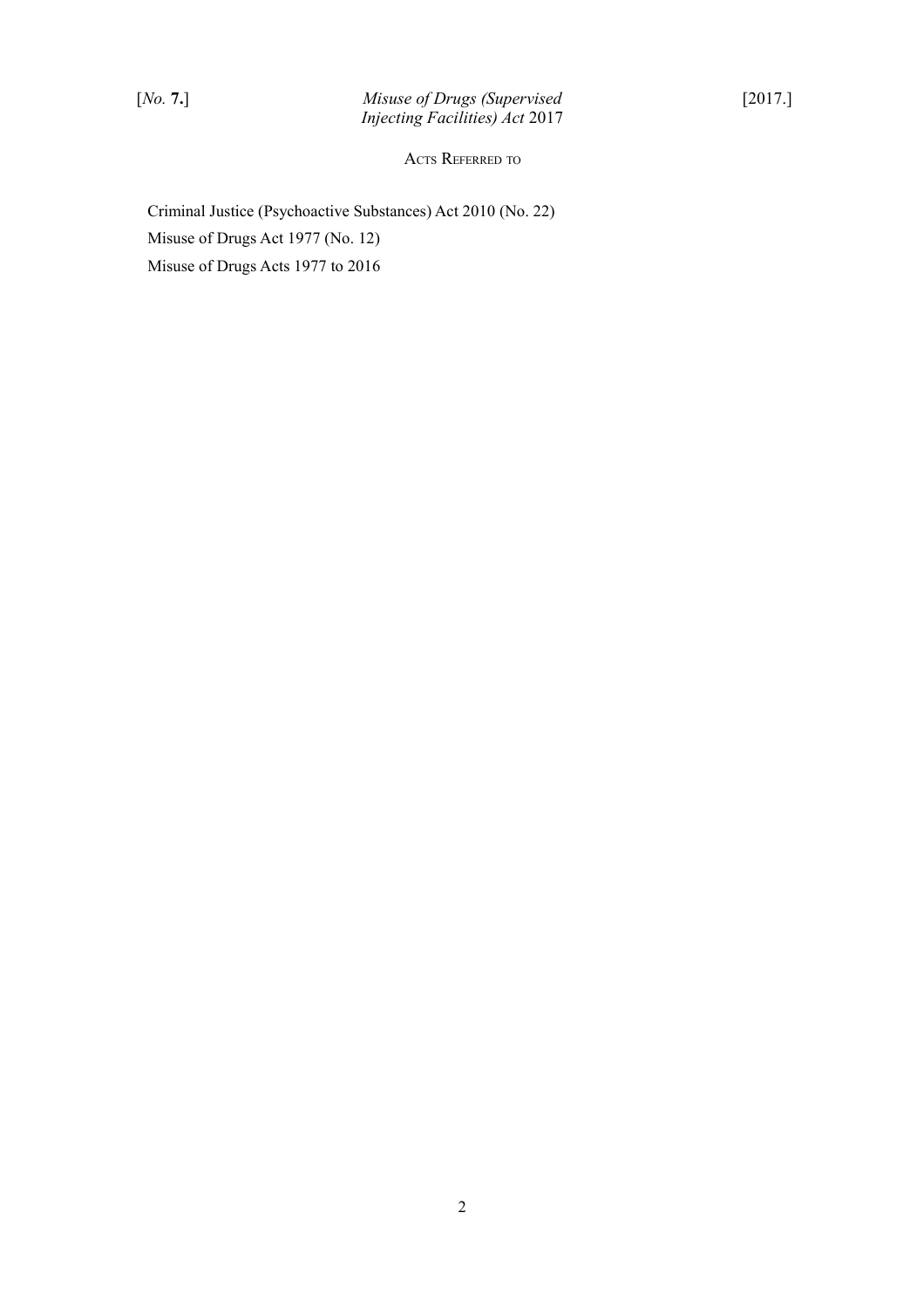

# **MISUSE OF DRUGS (SUPERVISED INJECTING FACILITIES) ACT 2017**

An Act to provide for the establishment, licensing, operation and regulations of supervised injecting facilities for the purposes of reducing harm to people who inject drugs; to enhance the dignity, health and well-being of people who inject drugs in public places; to reduce the incidence of drug injection and drug-related litter in public places and thereby to enhance the public amenity for the wider community; and to provide for matters related thereto. [16th May, 2017]

## **Be it enacted by the Oireachtas as follows:**

## <span id="page-4-0"></span>**Interpretation**

**1.** In this Act—

"Act of 1977" means the Misuse of Drugs Act 1977;

"authorised user" means an authorised user within the meaning of *section [7](#page-7-3)*;

"controlled drug" has the same meaning as it has in section 2 of the Act of 1977;

"drug" includes both controlled drugs and psychoactive substances;

"Executive" means the Health Service Executive;

"licence" means a licence, granted under *section [3](#page-5-1)* and "licence holder" shall be construed accordingly;

"Minister" means the Minister for Health;

"prescribed" means prescribed by regulations made by the Minister;

"psychoactive substance" has the same meaning as it has in section 1 of the Criminal Justice (Psychoactive Substances) Act 2010;

"supervised injecting facility" means a facility operated by a licence holder where authorised users may consume drugs by injection.

### <span id="page-4-1"></span>**Application for licence**

- <span id="page-4-2"></span>**2.** (1) A person may apply to the Minister for a licence to operate a supervised injecting facility in respect of certain premises.
	- (2) The application shall be in writing or in such form as the Minister may prescribe and include—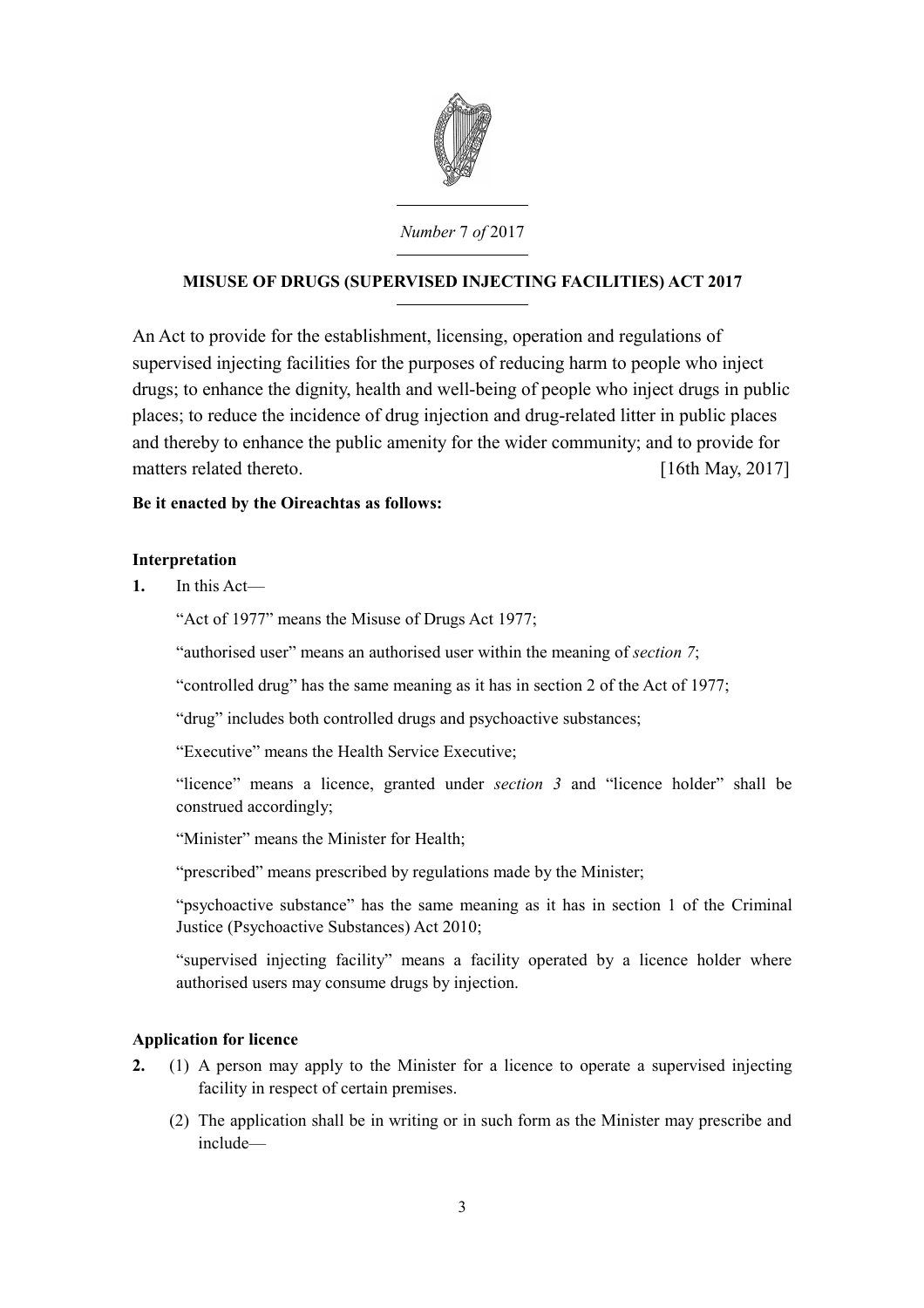- (a) the name and address of the applicant,
- <span id="page-5-3"></span>(b) the address of the premises of the proposed supervised injecting facility,
- (c) particulars of the premises referred to in *paragraph [\(b\)](#page-5-3)*,
- (d) particulars of the protocols proposed to be put in place for the operation and clinical governance of the proposed supervised injecting facility,
- (e) particulars of the applicant's experience or qualifications,
- (f) such other information as the Minister may prescribe for the purpose of determining the application.
- (3) At any time after receiving an application and before determining it the Minister may by notice in writing require the person who made the application to provide additional information to him or her.

### <span id="page-5-0"></span>**Grant of licence**

- <span id="page-5-6"></span><span id="page-5-5"></span><span id="page-5-4"></span><span id="page-5-2"></span><span id="page-5-1"></span>**3.** (1) On application made to the Minister in accordance with *section [2](#page-4-2)*, the Minister may grant a licence to operate a supervised injecting facility in respect of a premises where the Minister is satisfied that—
	- (a) the application complies with that section,
	- (b) the premises concerned are suitable for the operation of a supervised injecting facility,
	- (c) the applicant is capable of complying with any conditions imposed by the Minister on the licence and any requirements imposed by or under any enactment,
	- (d) the experience and expertise of the applicant is relevant to the operation of a supervised injecting facility, and
	- (e) the applicant is a fit and proper person to hold a licence under this section.
	- (2) When determining whether or not to grant a licence in accordance with *subsection [\(1\)](#page-5-2)*, the Minister may consult such persons as the Minister considers appropriate, including the Executive and An Garda Síochána.
	- (3) The Minister shall not grant a licence under this section except where the Minister has consulted the Executive about the appropriateness of such a facility and the Executive has advised that—
		- (a) there are appropriate protocols in place for the operation and clinical governance of the supervised injecting facility,
		- (b) the premises proposed for the supervised injecting facility are fit for the purpose, and
		- (c) the level and nature of drug use indicated, including the presence of any apparatus, equipment or thing reasonably associated with the consumption of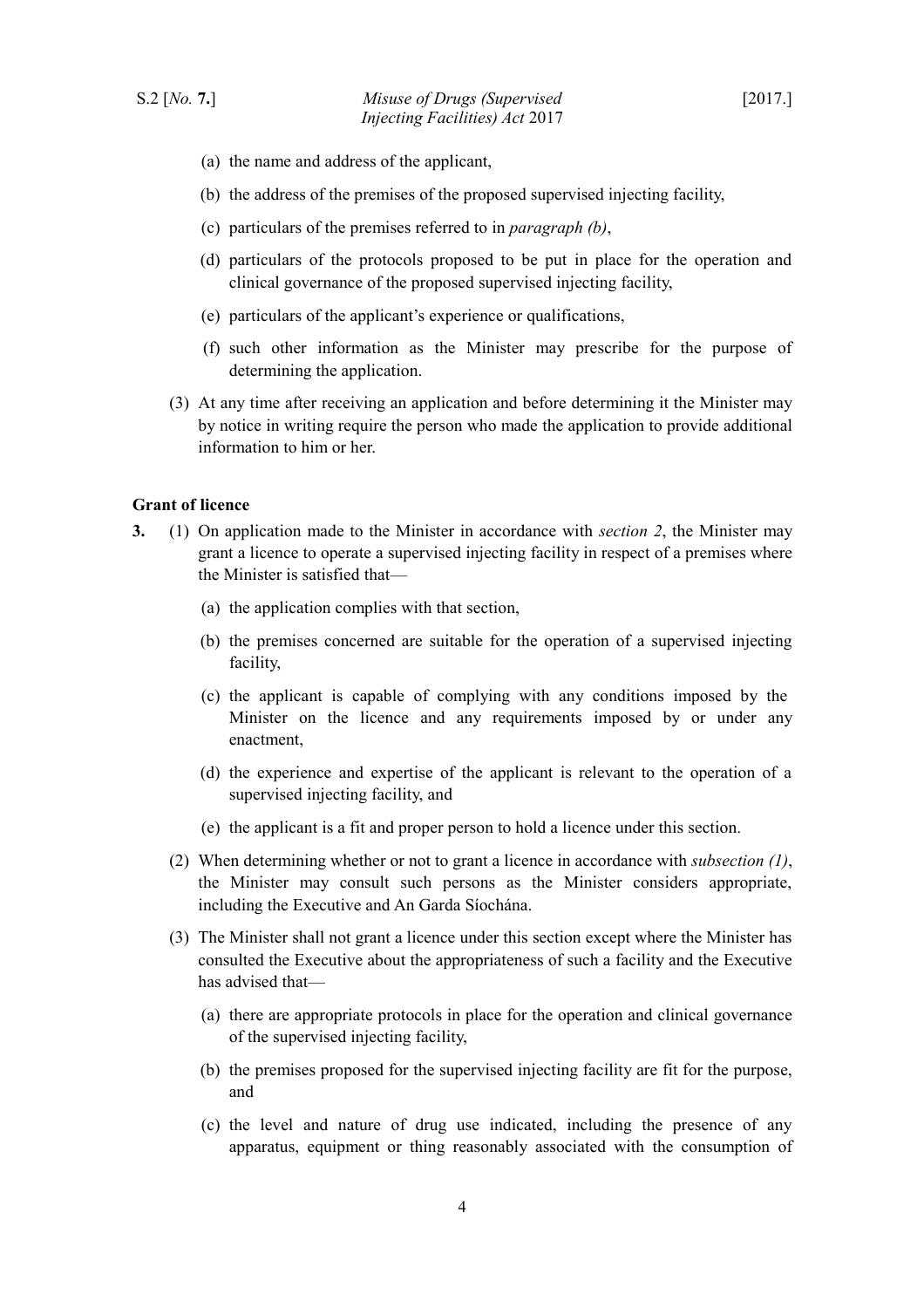drugs by injection, is such that it would be appropriate for the Minister to grant a licence to the applicant for those premises, or

- (d) any available information relating to the number of persons who consume drugs by injection, or the number of overdoses or deaths that occur as a result of the consumption of drugs, if any, suggests that the consumption of drugs by injection is such that it would be appropriate for the Minister to grant a licence to the applicant for those premises.
- (4) A licence shall specify the premises in respect of which it is granted and the name and address of the licence holder.
- <span id="page-6-3"></span>(5) A licence shall remain in force for the time period specified in the licence or until surrendered by the licence holder or suspended or revoked by the Minister.
- <span id="page-6-6"></span>(6) The Minister may attach such conditions to the licence in respect of the operation of a supervised injecting facility as are, in the Minister's opinion, necessary and may consult the Executive, An Garda Síochána or such other persons as the Minister considers appropriate in relation to such conditions.
- (7) A licence which would be in force but for the expiration of the period referred to in *subsection [\(5\)](#page-6-3)* shall continue in force for such further period as the Minister may specify on the advice of the Executive and An Garda Síochána.

#### <span id="page-6-1"></span>**Surrender of licence**

- <span id="page-6-2"></span>**4.** (1) A licence holder shall not surrender a licence or cease to operate a supervised injecting facility without giving the Minister notice in writing, of such period as may be prescribed, of the intention to do so.
	- (2) The notice referred to in *subsection [\(1\)](#page-6-2)* shall include—
		- (a) the date on which the licence holder intends to surrender the licence and cease to operate the supervised injecting facility the subject of the licence,
		- (b) such other information (if any) as may be prescribed.

#### <span id="page-6-0"></span>**Revocation or suspension of licence**

- <span id="page-6-5"></span><span id="page-6-4"></span>**5.** (1) Where the Minister is satisfied, having consulted with the Executive, An Garda Síochána, or such other persons as the Minister considers appropriate, that the licence holder has become ineligible to hold a licence, or is in breach of regulations made under this Act or the conditions of the licence concerned, the Minister may—
	- (a) revoke the licence, or
	- (b) suspend the licence.
	- (2) The Minister may, having consulted the Executive, An Garda Síochána or such other persons as the Minister considers appropriate—
		- (a) attach conditions to the licence,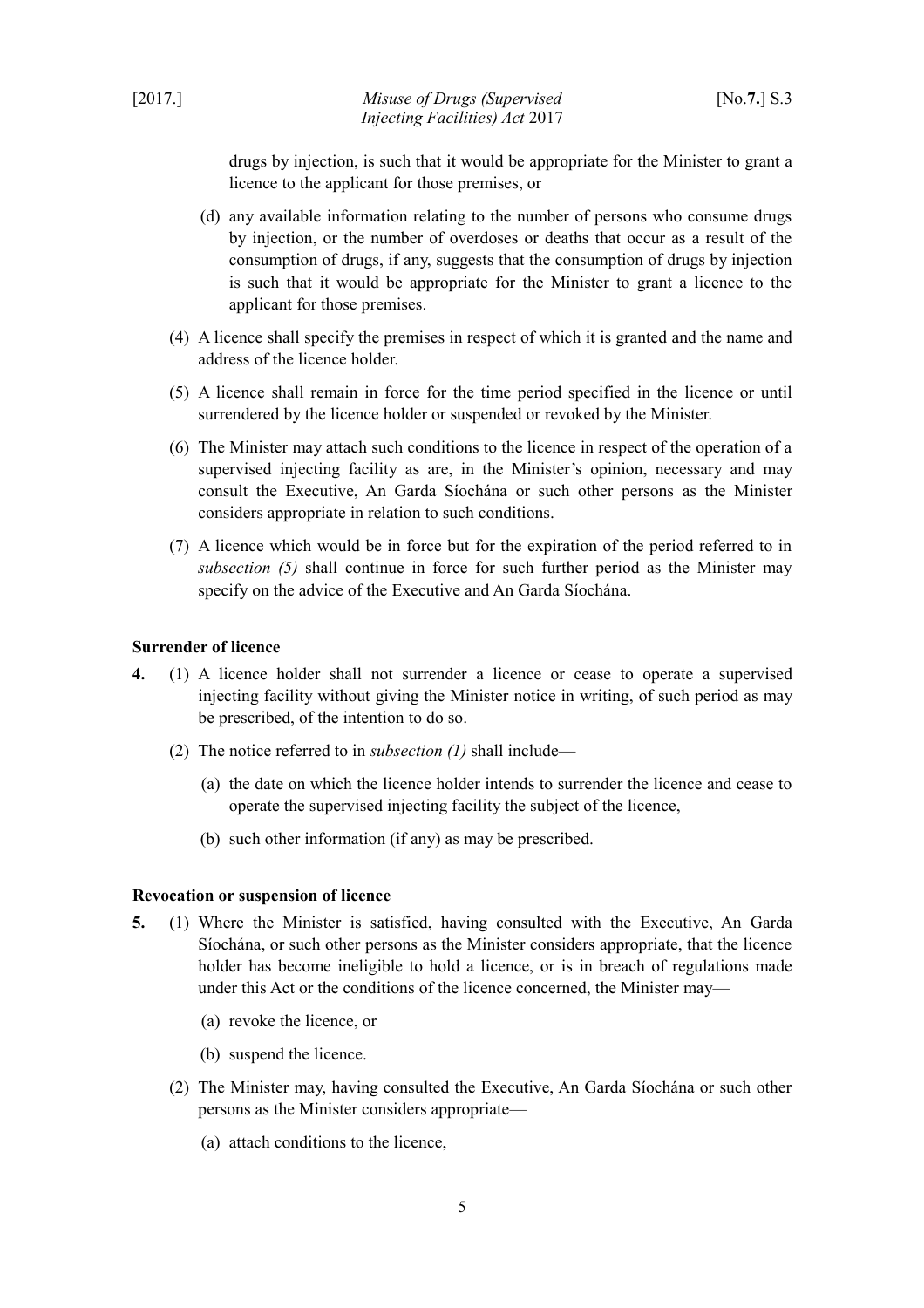- (b) attach conditions to the licence in addition to those attached under *section [3](#page-5-1)[\(6\)](#page-6-6)*,
- (c) amend any conditions attached to the licence under *section [3](#page-5-1)[\(6\)](#page-6-6)* or this section.
- <span id="page-7-5"></span>(3) The Minister shall, except where *subsection [\(5\)](#page-7-6)* applies, give the licence holder not less than 21 days notice in writing of his or her intention to take any of the measures referred to in *subsections [\(1\)](#page-6-5)* and *[\(2\)](#page-6-4)* and the reasons for doing so.
- (4) A licence holder notified of the Minister's intentions under *subsection [\(3\)](#page-7-5)* may make representations to the Minister in relation to the proposed decision within the period specified in that subsection.
- <span id="page-7-6"></span>(5) Where the Minister considers that there is a serious and immediate risk to the life, health or welfare of an authorised user, or to the well-being of the staff of that facility, or to the general public, the Minister may revoke or suspend the licence without giving notice under *subsection [\(3\)](#page-7-5)*.

### <span id="page-7-2"></span>**Transfer of licence**

- **6.** (1) The holder of a licence may apply to the Minister to transfer the licence to another person and the Minister may at his or her absolute discretion transfer the licence according to such terms and conditions as the Minister sees fit subject to the person satisfying the requirements of *section [3](#page-5-1)[\(1\)](#page-5-2)[\(c\)](#page-5-6)*, *[\(d\)](#page-5-5)* and *[\(e\)](#page-5-4)*.
	- (2) Where the licence is being suspended or surrendered, in order to maintain the provision of such a service, the Minister may transfer the licence for those particular premises to another person who satisfies the criteria set out in *section [3](#page-5-1)[\(1\)](#page-5-2)[\(c\)](#page-5-6)*, *[\(d\)](#page-5-5)* and *[\(e\)](#page-5-4)*.

#### <span id="page-7-1"></span>**Authorised user**

- <span id="page-7-4"></span><span id="page-7-3"></span>**7.** (1) A licence holder, or the person in charge of a supervised injecting facility for the time being, may authorise a person, not being a person prescribed as being ineligible to be an authorised user, to be on the premises of a supervised injecting facility for the purpose of consuming drugs by injection.
	- (2) A person authorised by a licence holder or a person in charge of a supervised injecting facility for the time being, in accordance with *subsection [\(1\)](#page-7-4)*, is referred to in this Act as an authorised user when on the premises of a supervised injecting facility in accordance with the terms of the licence and such conditions (if any) as may be attached thereto.

#### <span id="page-7-0"></span>**Obligation of licence holder to provide information**

<span id="page-7-7"></span>**8.** (1) A licence holder shall, at the request of the Minister or the Executive, give to the Minister or the Executive such information as the Minister or the Executive may reasonably require for the purpose of evaluating the safety, utility, and costeffectiveness of the supervised injecting facility concerned, or such other information as may be prescribed for the purpose of such evaluation.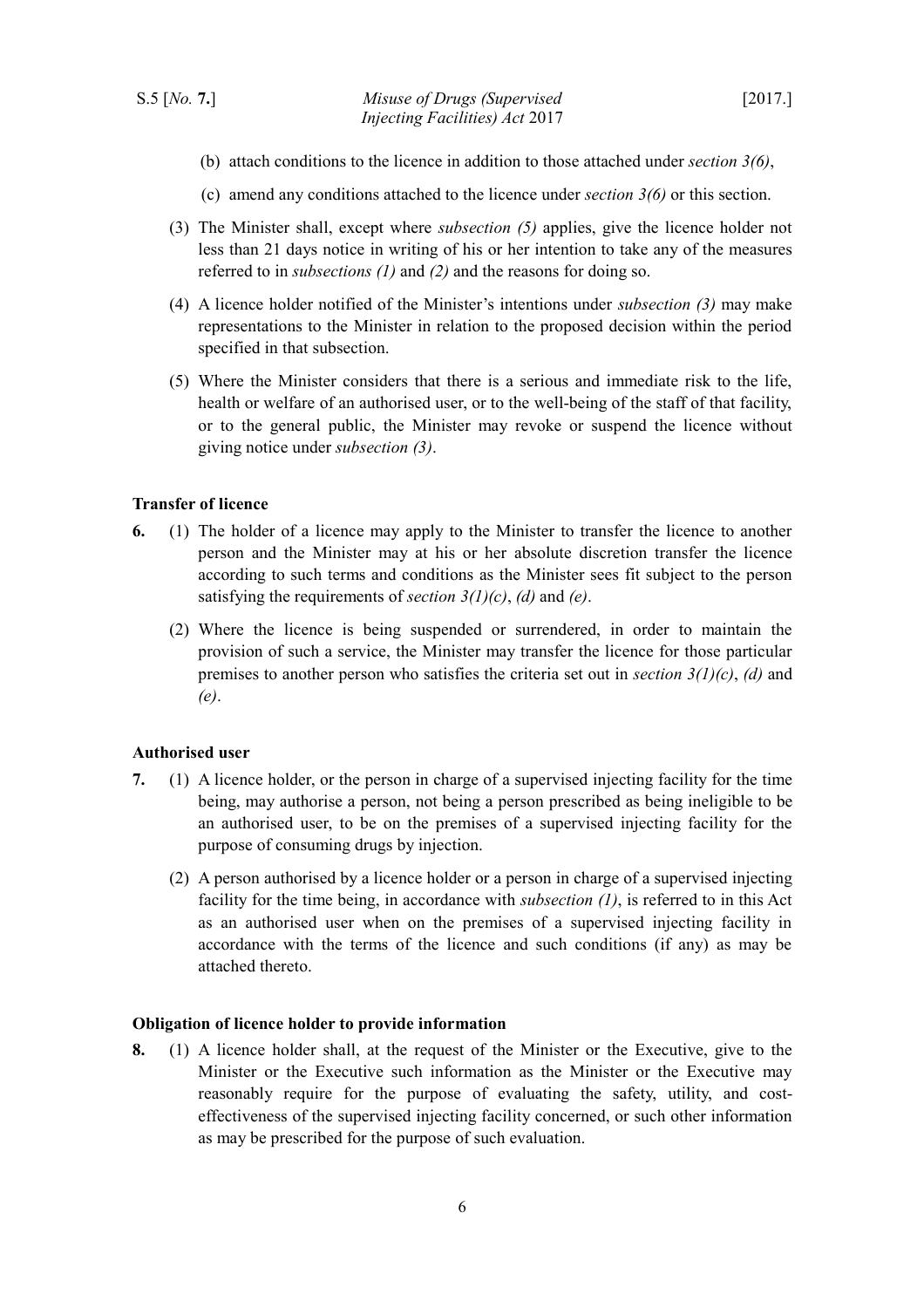(2) *Subsection [\(1\)](#page-7-7)* does not apply to personal records (whether in written or electronic form) relating to an authorised user, who may be identified from them.

### <span id="page-8-3"></span>**Liability of licence holder**

**9.** A licence holder or any person acting under the direction of the licence holder shall not be liable for any act done or omitted to be done in a supervised injecting facility, in relation to the provision of assistance or advice to, or care of, an authorised user and no person shall have a cause of action in respect of that act.

#### <span id="page-8-2"></span>**Disapplication of sections 3, 19 and 21 of Act of 1977**

- <span id="page-8-4"></span>**10.** (1) Subsections (1) and (2) of section 3 of the Act of 1977 do not apply to an authorised user.
	- (2) Section 19(1)(e) of the Act of 1977, in so far as it relates to the preparation or production for immediate personal consumption by injection of a controlled drug by an authorised user, and section  $19(1)(i)$  of the Act of 1977, do not apply to a licence holder who knowingly permits or suffers the preparation or production for immediate personal consumption by injection or the possession of a controlled drug, in a supervised injecting facility by an authorised user.
	- (3) Section 21(2) of the Act of 1977, in so far as it relates to the possession, preparation or production of a controlled drug for immediate personal consumption by injection does not apply to an authorised user.

#### <span id="page-8-1"></span>**Power of Garda Síochána to enter supervised injecting facility**

**11.** Notwithstanding section 26 of the Act of 1977, a member of An Garda Síochána, whether in uniform or not, or accompanied by such other person as may be necessary, may at any time enter the premises of a supervised injecting facility without a warrant, and there make such inspection, examination, observation and enquiry as he or she may think proper for the prevention or detection of offences under the Misuse of Drugs Acts 1977 to 2016, other than offences, which pursuant to *section [10](#page-8-4)*, do not apply to an authorised user.

### <span id="page-8-0"></span>**Regulations**

- **12.** (1) The Minister may by regulations provide for any matter for the purposes of giving full effect to this Act, including—
	- (a) application for a licence or for the renewal of such licence,
	- (b) eligibility of persons to apply to be the holder of a licence,
	- (c) criteria for assessing the suitability of premises proposed for a supervised injecting facility,
	- (d) the administration and clinical governance of supervised injecting facilities and matters connected therewith,